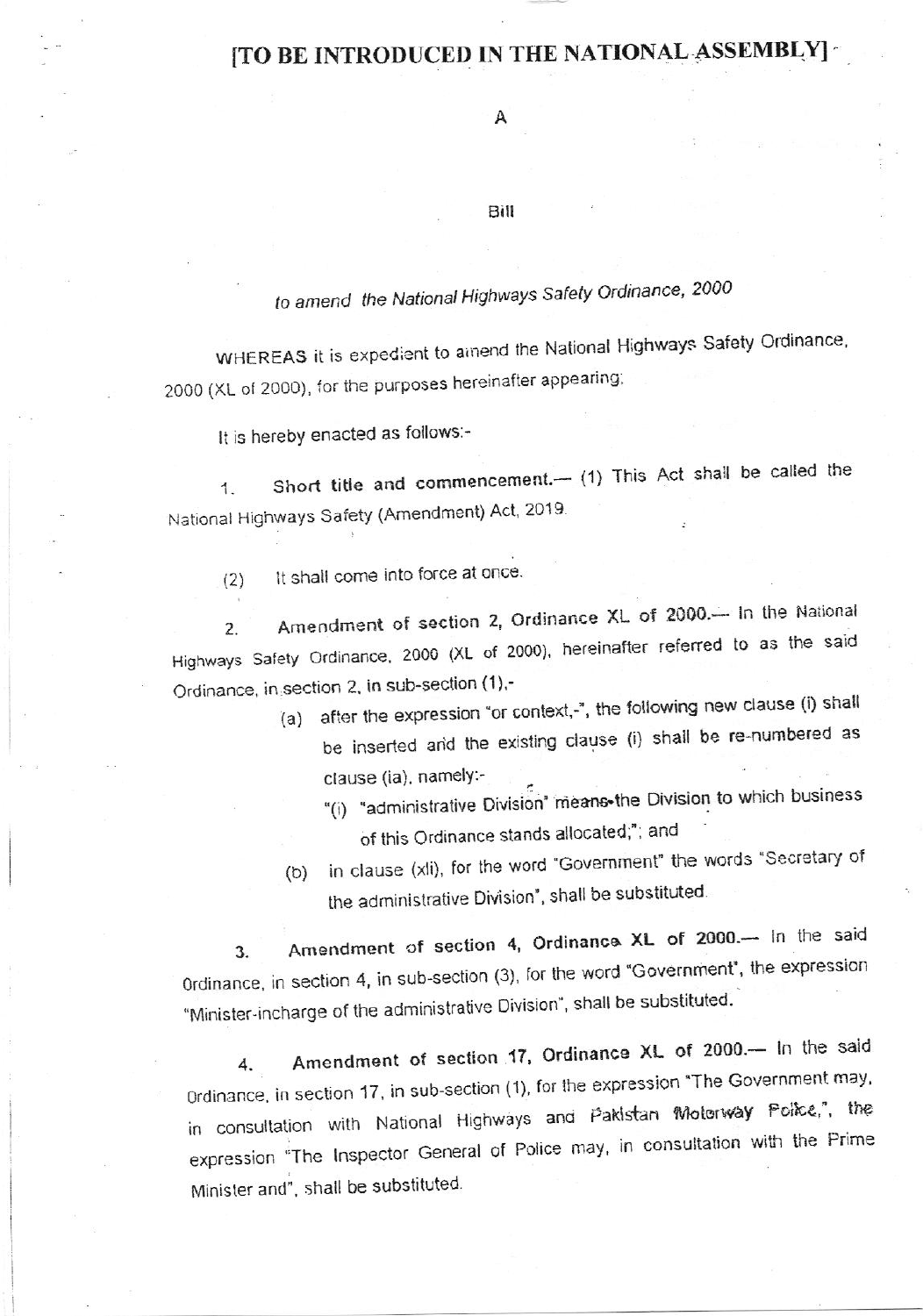5. Amendment of section 40, Ordinance XL of 2000.- In the said Ordinance, in section 40.-

 $\ddot{\phantom{a}}$ 

- (a) in sub-section (1), for the expression "The Government may, in consultation with National Highways and Pakistan Motorway Police.", the expression "The Inspector General of Police may, in consultation with the Prime Minister and", shall be substituted;
- (b) in sub-section  $(2)$ , for the expression "Government may make rules", the expression " such rules may provide for" shall be substituted.

6. Amendment of section 42, Ordinance XL of 2000.-- In the said Ordinance, in section 42, in sub-section (2), for the expression "The Government, or any agency authorized in this behalf', the words "Secretary of the administrative Division", shall be substituted.

7. Amendment of section 43, Ordinance XL of 2000.- In the said ordinance, in section 43, in sub-section (2), for the word "Government", the words. 'Secretary of the administrative Divisioo', shall be subshtuted.

3. Amendment of section 45, Ordinance XL of 2000.- In the said Ordinance, in section 45, for the expression "Government, or any agency authorized by it in this behalf', the words "Inspector General of the National Highways and Pakistan Motorway Police', shall be substituted

9. Amendment of section 46, Qrdinance XL of 2000.- In the said 0rdinance, in section 46,-

- (a) in sub-section (1), for the expression "Government, or any agency authorized by it in this behalf, the words 'Secretary of the administrative Oivision', shall be subslituted:
- (b) in sub-section (2), for the expression "Government, or any authority empowered by it in this behalf,", the words "Secretary of the administrative Division", shall be substituted; and
- (c) in sub-section (3), for the expression 'Govemment, or any agency authorized under sub-section (1), may erect additional signs which in its', the expression "inspector Genersi of the Nationat Highways and

 $-2-$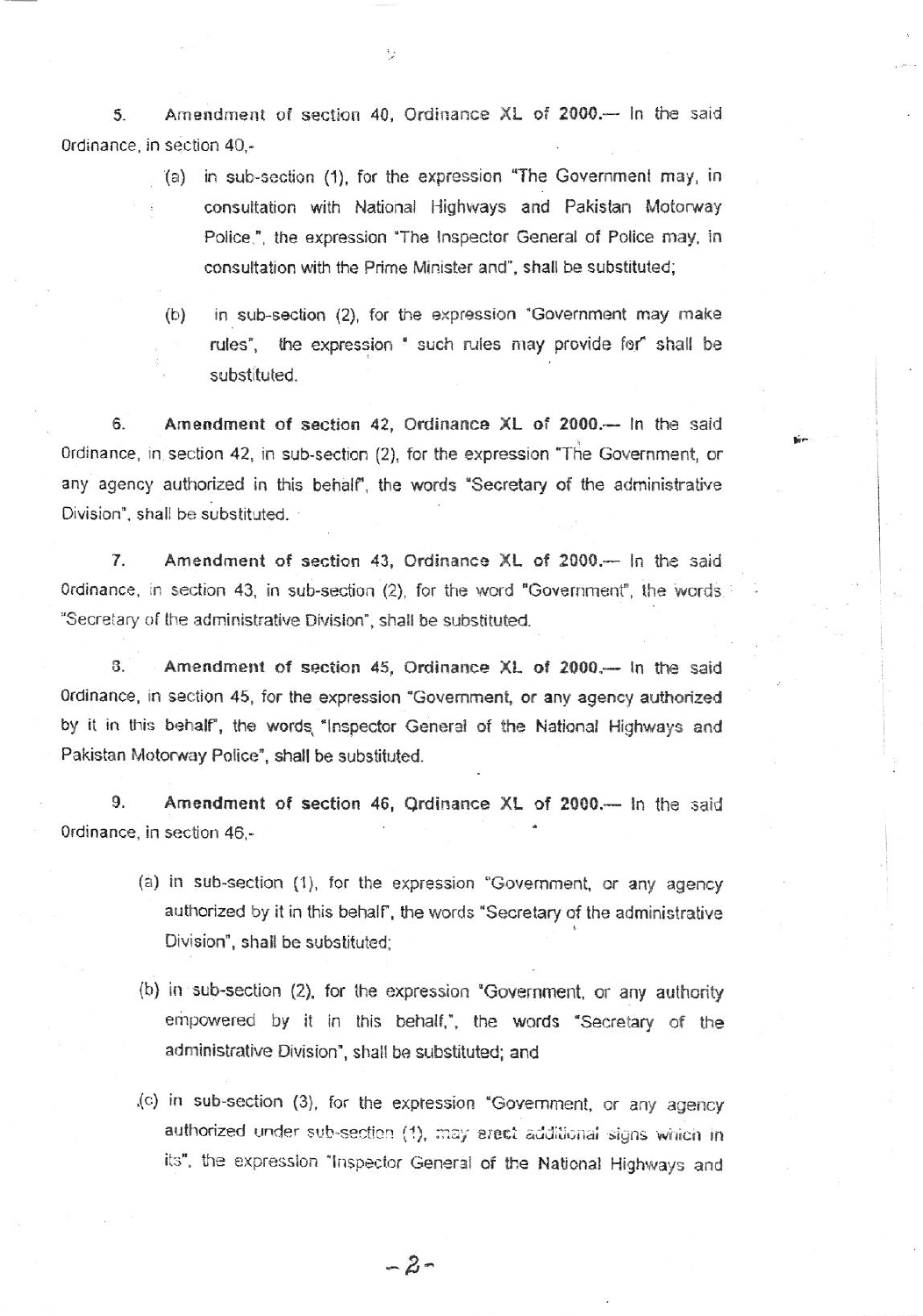Pakistan Motorway Police, may erect additional signs which in his'', shall be substituted.

10. Amendment of section 47, Ordinance XL of 2000.- In the said Ordinance. in section 47, for the expression "Government, or any agency authorized by it in this behalf,", the words "Secretary of the administrative Division", shall be substituted.

11. Amendment of section 64, Ordinance XL of 2000.- In the said Grdinance, in section 64, in sub-section (1), for the expression "The Government may, in consultation with National Highways and Pakistan Motorway Police", the expression 'The Inspector General of Police, in consultation with the Prime Minister", shall be substituted.

12. Amendment of section 68, Ordinance XL of 2000.- In the said Ordinance, in section 68, in sub-section (2), for the word "Government", the words 'Secretary of the administrative Division'', shall be substituted.

13. Amendment of section 93, Ordinance XL of 2000.-- In the said Ordinance, in section 93, in sub-section (1), for the word "Government", the words "Prime Minister", shall be substituted.